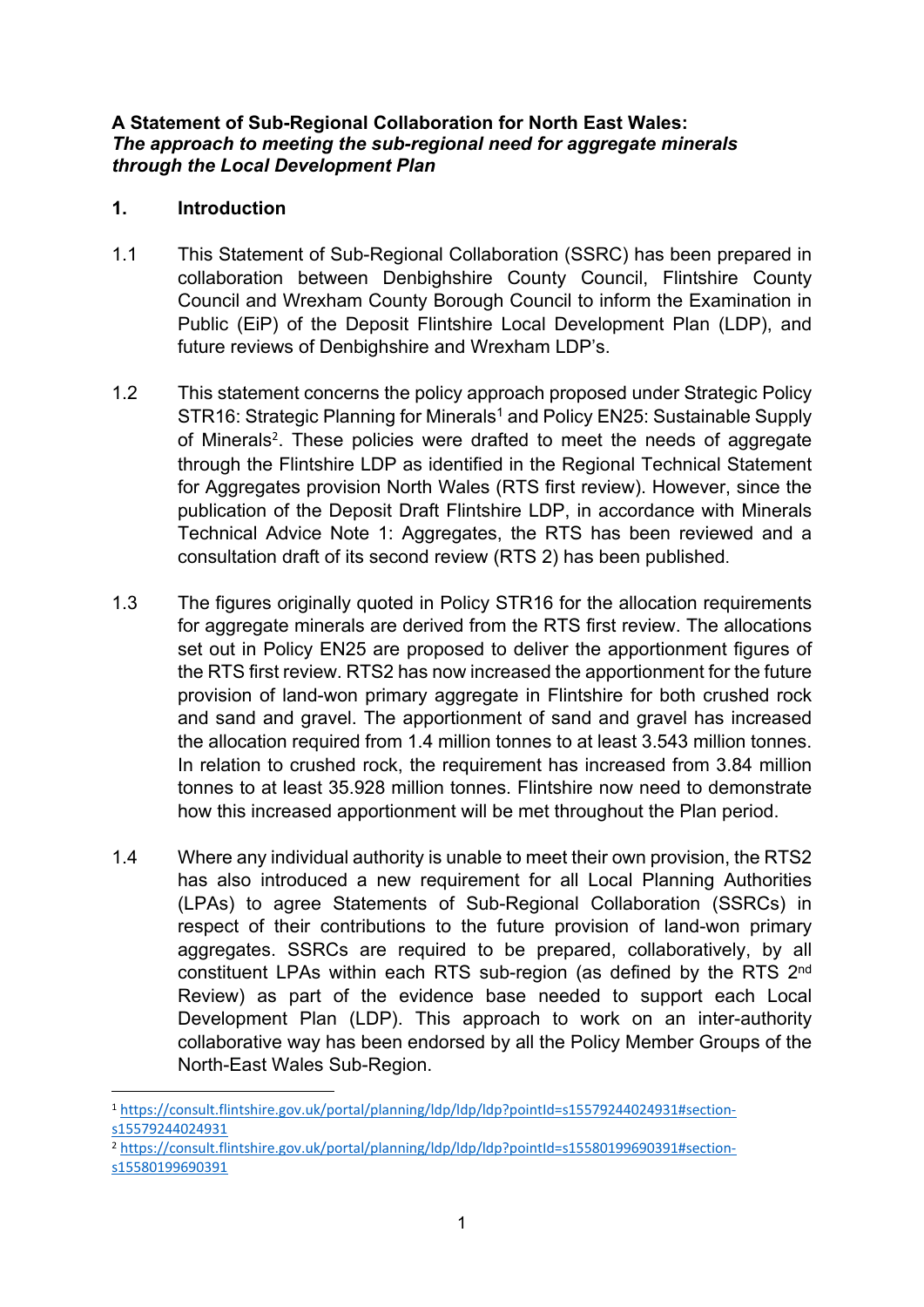- 1.5 Emerging Policy STR16 of the deposit draft Flintshire LDP provides the Strategic Policy which sets out the approach that has been taken with respect of sustainably managing mineral resources in Flintshire, and the wider region. Policy EN25 provides details of the allocations set out in the plan to demonstrate how a sustainable supply of minerals can be provided for.
- 1.6 Emerging Policy STR16 of the deposit draft Plan states, under criterion iii, that the required 1.4 million tonnes of sand and gravel and 3.83 million tonnes of crushed rock will be sustainably managed through contributing towards the regional need in collaboration with Wrexham County Council. Emerging Policy EN25 proposes allocations to extend to four existing quarries that would yield 2.3 million tonnes of sand and gravel and 24 million tonnes of crushed rock which would have been more than sufficient to meet the requirements of the RTS first review. It has now been acknowledged by Officers that this figure quoted in Policy STR16 is now out of date with the publication of the RTS2.
- 1.7 As part of the Council's response to the consultation on the Deposit Draft Flintshire Local Development Plan, it is suggested that the Council would have no objection to change the wording of point iii of Policy STR16 to allow for changes of apportionment figures and allocation requirements in future subsequent reviews of the RTS. It has been suggested that the wording would be amended; subject to the agreement by the Inspector to:

*iii. Flintshire will contribute to the regional supply of minerals in collaboration with Denbighshire and Wrexham County Borough Councils to accord with the apportionment figures contained in the published Regional Technical Statement."*

### **2. The Supply of Sand and Gravel**

- 2.1 Emerging Policy STR16 of the draft Deposit Flintshire LDP states that *"Flintshire's important mineral resources will be sustainably managed by: iii. Contributing towards the regional supply of mineral through the allocation of 1.4 million tonnes of sand and gravel."*
- 2.2 A number of sites were proposed for inclusion in the Flintshire LDP when Flintshire called for further Candidate Sites. Two of which are proposed as allocation within the Deposit Flintshire LDP in Policy EN25: Breedon Southern Limited's Ddol Uchaf Quarry that would yield 1.4 million tonnes, and Breedon's Fron Haul Quarry that would yield 0.9 million tonnes of sand and gravel. A summary of the material planning considerations associated with the two sites has been included within the Minerals Background Paper for Flintshire to assist the Inspectors in understanding the constraints associated with the sites and to provide certainty as to their deliverability.
- 2.3 The draft RTS2 has now increased the apportionment for the future provision of land-won primary aggregate for sand and gravel within Flintshire. The Flintshire apportionment of sand and gravel has increased the allocation required from at least 1.4 million tonnes to at least 3.543 million tonnes.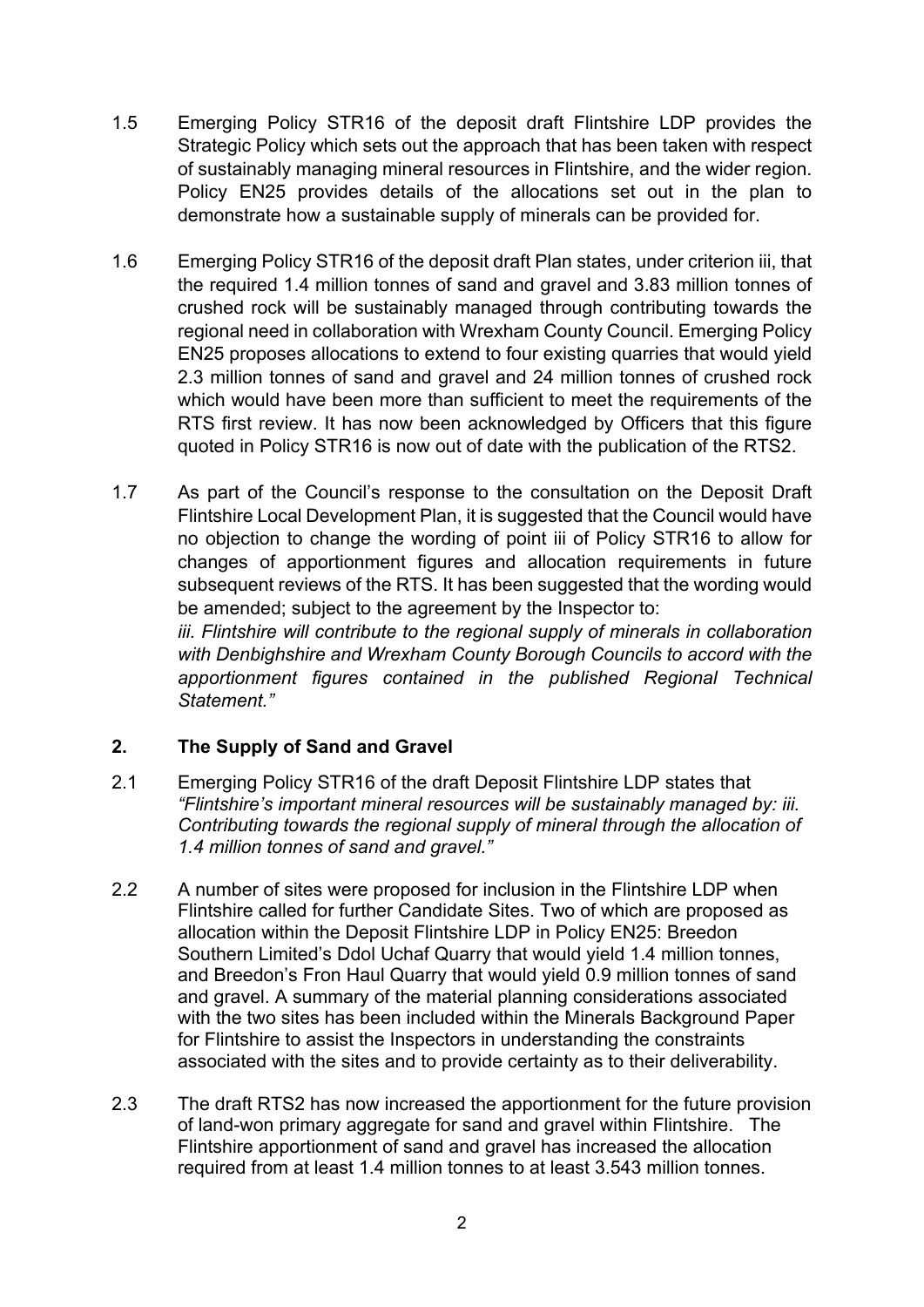- 2.4 The sand and gravel allocations proposed in the emerging Policy EN25 of the Flintshire deposit draft LDP amount to 2.3 million tonnes. This would leave a shortfall of at least 1.243 million tonnes to be accounted for throughout the plan period. Whilst the North Wales Minerals and Waste Planning Service are in discussions with mineral operators to establish if other sites can be identified in the County which would yield sufficient sand and gravel to meet the required apportionment, the shortfall is so small it would not warrant the investment required for the opening of a new quarry site. Therefore, it is proposed to work in collaboration with our partner authorities in the north east sub-region; Denbighshire County Council and Wrexham Borough Council to meet the apportionment shortfall sub-regionally in identifying either a new green-field site, or an extension of an existing sand and gravel site.
- 2.5 The draft RTS 2 states that new allocations totalling at least 1.565 million tonnes will need to be identified within the Wrexham area. Again, this amount is too small to warrant the investment required for the opening of a new quarry. However, the North Wales Minerals and Shared Planning Service are also in discussions with Breedon Southern Limited with regards to a potential extension to their 'Borras' Quarry, and also another quarry operator with regards to the establishment of a new site within Wrexham to meet the shortfalls identified for Flintshire and Wrexham and to work collaboratively. Should there be unconstrained and economically viable sand and gravel resources available adjacent to Borras Quarry which would deliver the apportionment requirements of the RTS2 for both Flintshire and Wrexham, it would be more sustainable in environmental and economic terms to extend an existing site, rather than develop a new green-field site.
- 2.6 The draft RTS 2 does not require Denbighshire to make future provision for land won sand and gravel. Although Denbighshire has a zero apportionment for sand and gravel, and no existing permitted reserves within the County, there are potential resources within the County boundary; particularly within the Clwyd Valley between Denbigh and Ruthin. Some however, fall within the Bryniau Clwyd Area of Outstanding Natural Beauty (AONB), but others do not. It may be possible for these unconstrained areas to be worked in the future, as alternatives to the deposits in Flintshire, should that become necessary.
- 2.7 Therefore, the sub-regional apportionment figures set out in the RTS2 for Flintshire and Wrexham will be met by working collaboratively. In relation to the unconstrained sand and gravel resource in Denbighshire, this would be safeguarded through the Minerals Safeguarding areas identified on the Constraints Map of the Denbighshire LDP for and safeguarded for future requirements. Agreement of this shared arrangement has also been sought by the North Wales Regional Aggregate Working Party (RAWP) and confirmation of this agreement will be provided prior to Examination of the Flintshire LDP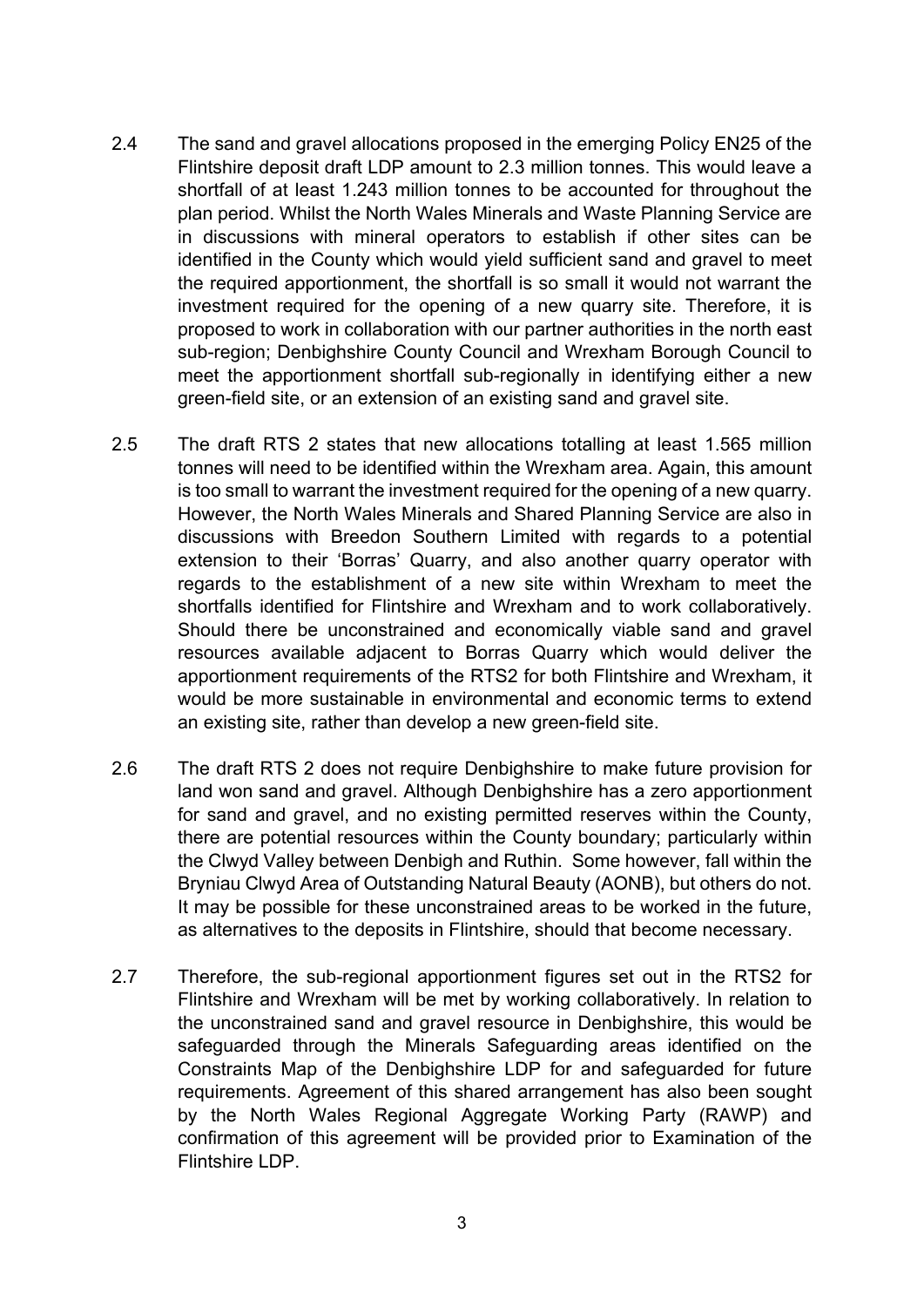# **3. The Supply of Crushed Rock**

- 3.1 As part of the Wrexham LDP process, Flintshire County Council and Wrexham County Borough Council agreed to work collaboratively in order to meet the crushed rock apportionment for Wrexham as the crushed rock resource is heavily constrained. At the Wrexham Planning Policy Panel on 17 November 2015, Members agreed to a collaborative approach with Flintshire to meet the need for additional crushed rock through the LDP at the Preferred Strategy stage. This has emerged as Strategic Policy STR16 as detailed above. Similarly, Flintshire's Planning Strategy Group on 8 October 2015 and 18 April 2019 endorsed this approach. Demonstrating that the sub-region has a history of inter-authority collaboration in meeting the needs for aggregate minerals.
- 3.2 This approach has been published in the Flintshire Preferred Strategy and Emerging Policy STR16: Strategic Planning for Minerals, which demonstrates its commitment to making provision in this way. Emerging Policy STR16 states that *"Flintshire's important mineral resources will be sustainably managed by: iii. Contributing towards the regional supply of mineral through the allocation of… 3.84 million tonnes of crushed rock through the extension to existing quarries, in collaboration with Wrexham County Borough Council."*
- 3.3 A number of sites were proposed for inclusion in the Flintshire LDP when Flintshire called for further Candidate Sites. Two of which are proposed as allocation within the Deposit Flintshire LDP in Policy EN25: Cemex's Pant Y Pwll Dŵr Quarry in Halkyn that would yield 13 million tonnes, and Tarmac's Hendre Quarry that would yield 11 million tonnes of crushed rock. A summary of the material planning considerations associated with the two sites has been included within the Minerals Background Paper to assist the Inspectors in understanding the constraints associated with the sites and to provide certainty as to their deliverability.
- 3.4 Furthermore, Tarmac has indicated that they will be submitting a planning application for the deepening and a lateral extension of their Hendre Quarry. The submission of the planning application has been delayed due to the Covid-10 pandemic. However, it is understood that the submission will be prior to the adoption of the Flintshire LDP. It is considered that there is sufficient policy framework within the Flintshire UDP for a determination of an extension of a quarry and policy support in the Flintshire UDP for such an extension.
- 3.5 Flintshire's apportionment of crushed rock requirement within the draft RTS2 has increased from at least 3.84 million tonnes to at least 35.928 million tonnes. It is acknowledged that these are substantial increases of required future crushed rock provision in comparison with the requirements set out in the RTS First Review. Amongst other things, the figures reflect the resurgent importance of Flintshire in exporting limestone aggregate to the North West of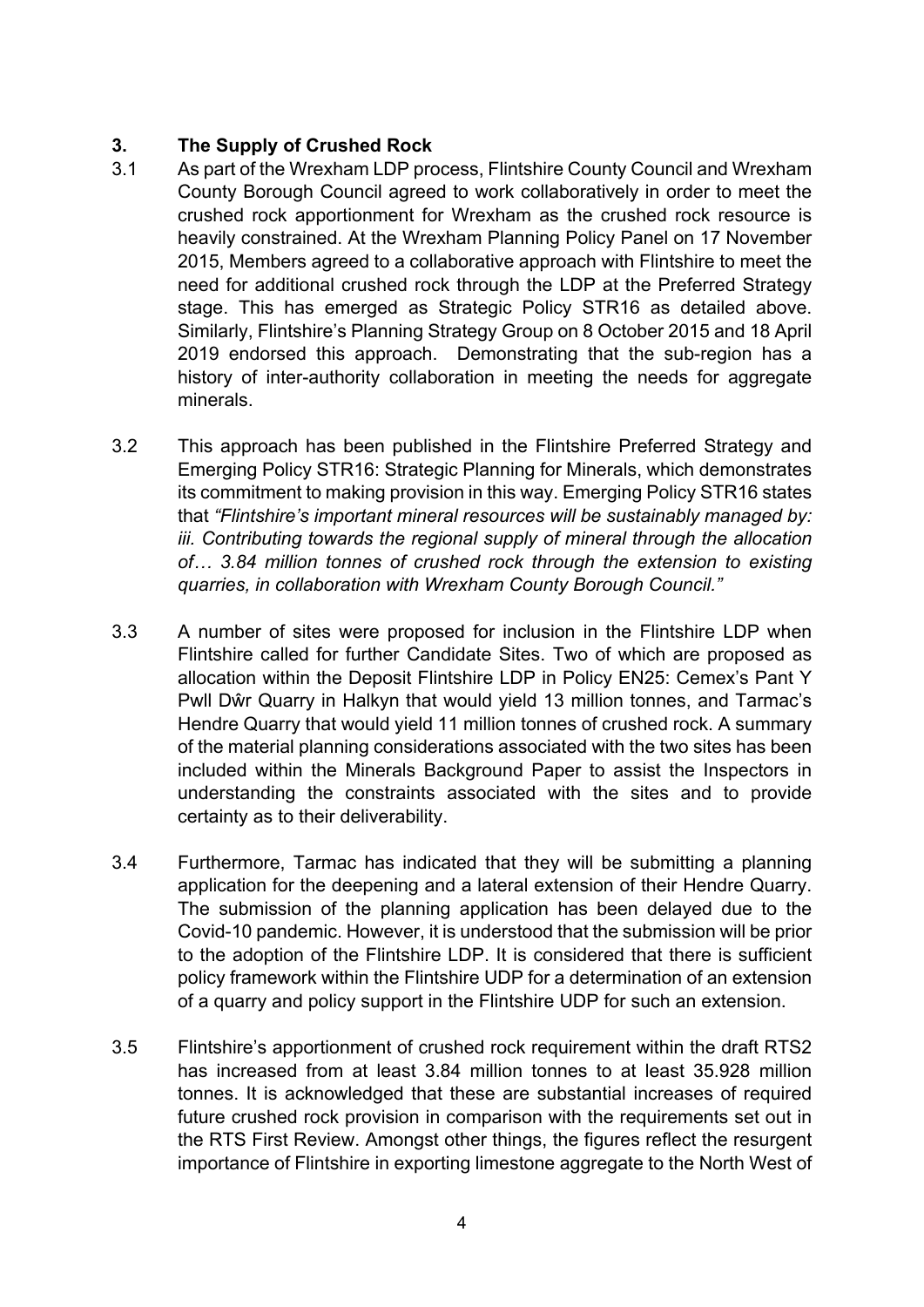England. The crushed rock allocations proposed in the emerging Policy EN25 of the Flintshire's deposit draft LDP detailed above, amount to a considerable 24 million tonnes. However, this would leave a shortfall of at least 12 million tonnes to be accounted for throughout the plan period. Whilst the North Wales Minerals and Waste Planning Service are in discussions with mineral operators to establish if other sites can be identified in the County which would yield sufficient crushed rock to meet the required apportionment, this may still not be sufficient. Therefore, it is proposed to work in collaboration with Denbighshire County Council in order to meet the shortfall.

- 3.6 As such, the total allocations required for in Flintshire have however been minimised by increasing the sub-regional contributions from neighbouring Denbighshire, so as to utilise the existing permitted reserves in Denbighshire. Within Denbighshire there are a surplus of existing permitted crushed rock reserves. There are a number of mothballed sites within Denbighshire which has resulted in a landbank of 25.2 years. Therefore, no further allocations for crushed rock are required to be identified within the Denbighshire LDP review. The draft RTS 2 states that *"in the longer term, however, it may become necessary for Denbighshire to take on a greater share of crushed rock production within the sub-region than is presently the case, and there would be merits in collaborative working between all three Local Planning Authorities within the north east Wales sub-region."*
- 3.7 This Statement of Sub-Regional Collaboration confirms the intent for Denbighshire and Flintshire to take a collaborative approach to meeting the sub-regional needs of crushed rock.
- 3.8 *Denbigh Quarry*
- 3.8.1 The North Wales Mineral and Waste Planning Service, are in discussions with Breedon Southern Limited with regards to a lateral extension of the Graig/ Denbigh Quarry within Denbighshire. This is proposed to yield an additional 5.4 million tonnes of crushed rock. The submission of the planning application for the extension to the quarry has been postponed due to the Covid-19 pandemic. However, the company has shown a commitment to making this planning submission and submitted a request for a Scoping Opinion for the proposal and hosted a public consultation event in December 2019. The local community are therefore aware of this project which will be submitted for planning approval. Should planning permission be granted, this additional 5.4 million tonnes would be used to off-set the shortfall of apportionment required to be made by Flintshire, thus contributing to the Sub-Regional apportionment. Agreement of this shared arrangement has been sought by the North Wales Regional Aggregate Working Party (RAWP). Confirmation of this agreement by the North Wales RAWP will be provided prior to Examination of the Flintshire LDP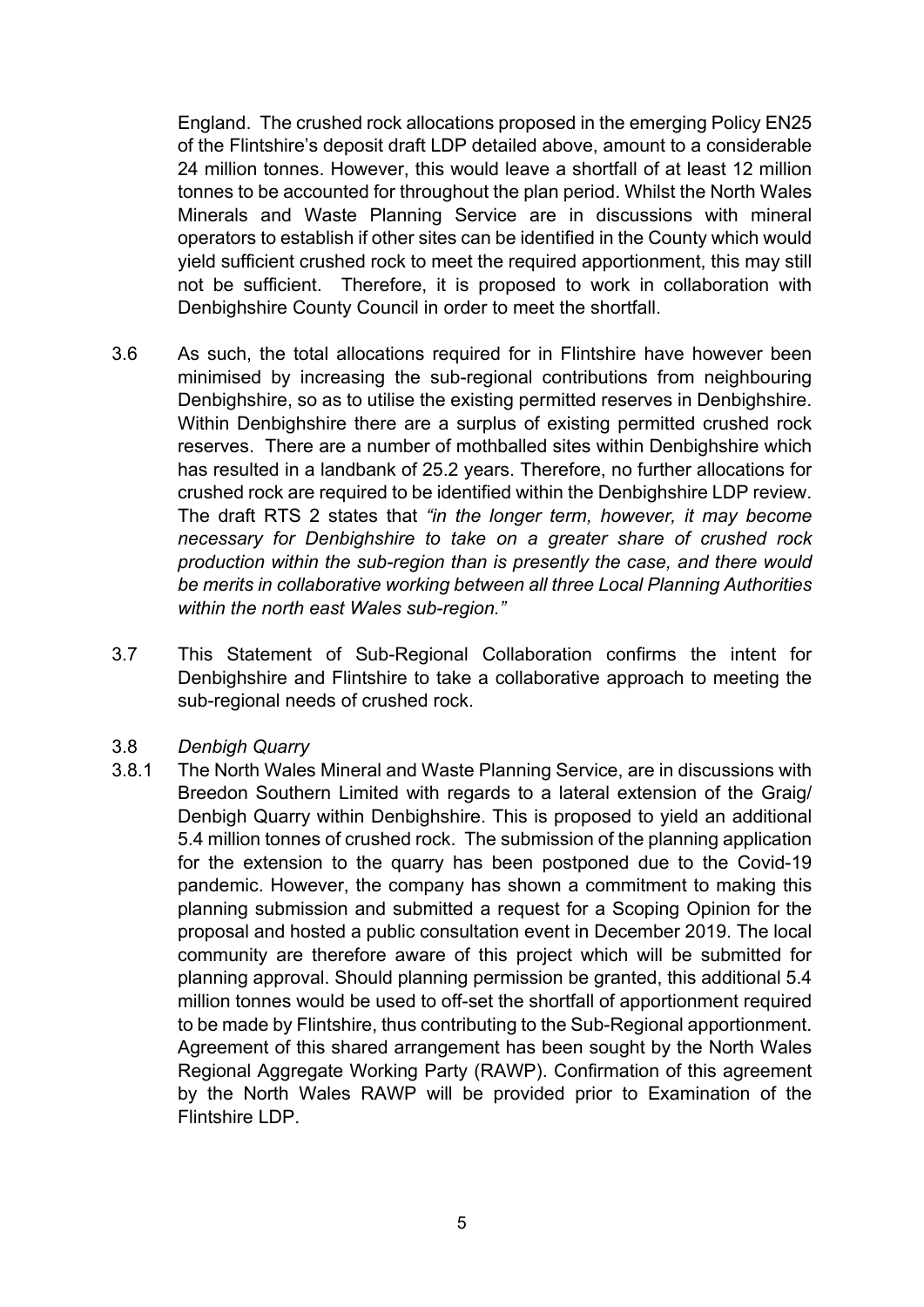- 3.8.2 In terms of providing certainty for deliverability of an extension to Denbigh Quarry, the resource located to the west is largely unconstrained. It is considered to be more sustainable in environmental, and economic terms to extend an existing site, rather than develop a new green-field site. There is a Committee resolution to extend the life of the current extant planning permission consents extraction of mineral until 31 August 2028 subject to the signing of a deed of variation of the existing section 106 agreement.
- 3.8.3 The permitted quarry site comprises approximately 28 hectares of land and the proposed extension area is approximately 5 hectares in extent. To the north, west and south the contiguous land is rural, predominantly agricultural fields and woodland comprising pasture and a mix of ancient and more recent woodland. Craig Mawr Wood to the north of the proposed extension site is a Site of Special Scientific Interest (SSSI) and another SSSI (Graig Quarry) is situated 150m to the southeast of the proposed extension area. Further to the south, at a distance of approximately 250m from the southern boundary of the application site is the northern boundary of the town of Denbigh. The eastern boundary of the proposed extension is the existing quarry which is, itself, bounded on the east by Graig Road, with the Colomendy Industrial Estate further to the east.
- 3.8.4 The existing quarry is accessed off Graig Road via a purpose-built access road that is owned by the applicant Company and all access to the extension area would be via the existing site. Use of this access is exclusive to Breedon Southern Limited and dedicated to its operations at Denbigh quarry.
- 3.8.5 The proposed extension area consists of agricultural fields in arable use to the west of the existing working area and to the south of the Crest Mawr woodland. The surrounding area comprises pasture and arable fields.
- 3.8.6 The proposed extension could supply up to 5.4 million tonnes of limestone suitable for processing into aggregate products as a continuation of the Company's existing business. At existing rates of output this would extend the life of the quarry by approximately 27 years. The extant permission for Denbigh Quarry will, again at current rate of sales, result in the site's exhaustion by 2025, within the proposed Plan period.
- 3.8.7 Due to its location, it is considered that Denbigh Quarry has a key strategic role in limestone product supply. The quarry also produces aggregate to meet a local need and the production of agricultural lime which also meets a local need. An extension would realise a further 5.4 million tonnes of the same high quality limestone and would extend the life of the site until approximately 2047 depending on production rates.
- 3.8.8 The nearest residential property is located more than 200 metres from the quarry boundary, and therefore outside the recommended buffer-zone for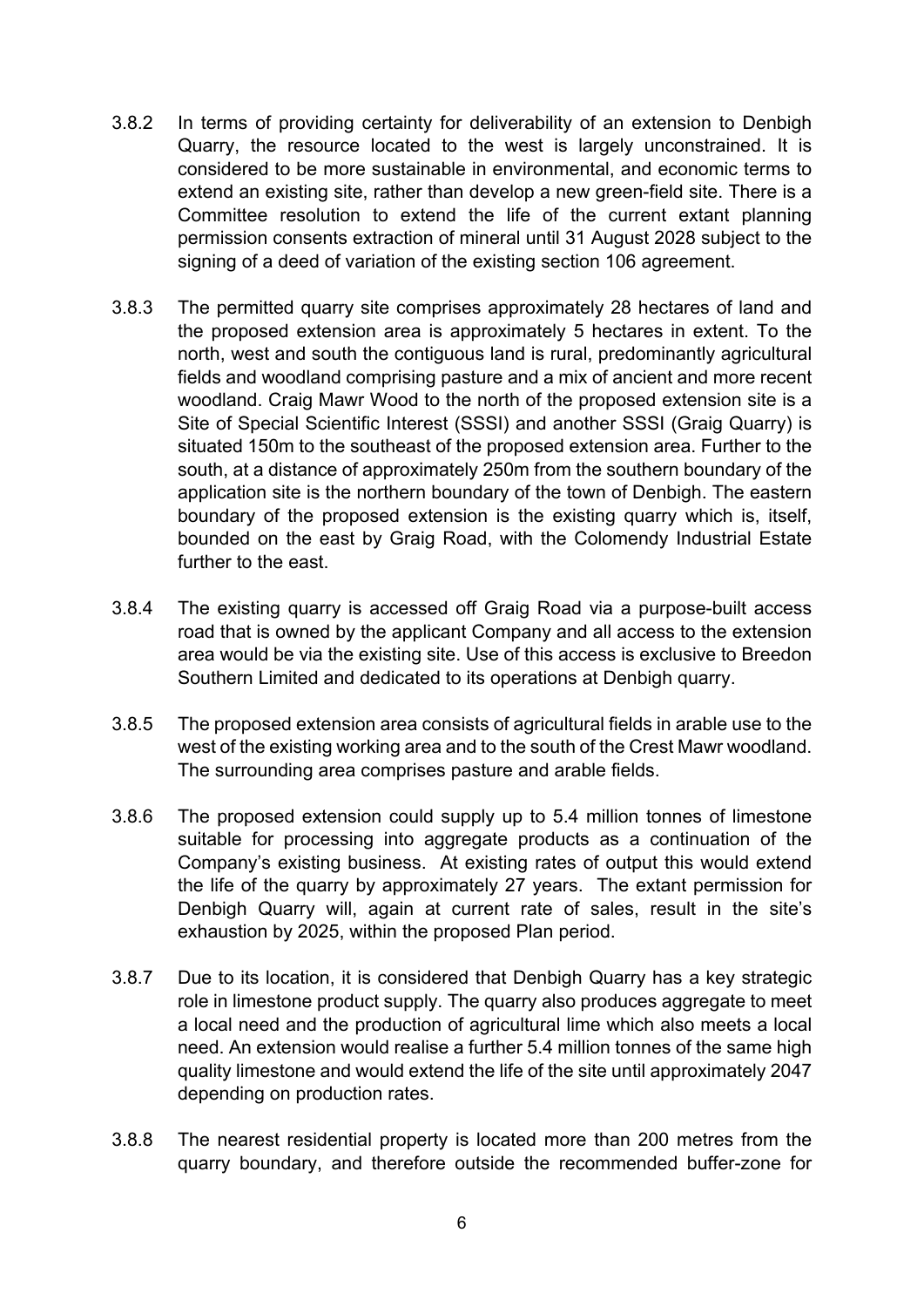hard rock quarries as stated within MTAN 1. The closest residential dwellings to the proposed extension are located at the northern end of Bryn Seion approximately 250 to the south of the extension application boundary therefore, the proposed extension would not bring the extraction area of the quarry closer to residential properties. The amenity of these and other local properties would be safeguarded through mitigation measures including standoff areas and the use of temporary landscape screening landforms within the application boundary i.e. more than 250m from the edge of these properties.

- 3.8.9 The existing quarry transport infrastructure and access to the public highway would be used to gain access to the public highway adopting current routing requirements for mineral extracted from the extension area. The existing access road to the Plas Chambres road is specified at condition No.15 of the existing permission as the dedicated access to the site.
- 3.8.10 The additional reserve of circa 5.4 million tonnes would be exported in HGVs via the existing haul road to the A525/A543 roundabout through the Colomendy Industrial Estate below the current output limit of 400,000 tonnes per annum. As a result, there would be no significant change in terms of vehicular activity associated with the quarry when compared with the current and ongoing situation.
- 3.8.11 The output rate of the quarry would remain unchanged at 200,000 tonnes per annum. The current consent restricts output at 400,000 tonnes per annum by condition No.4 and therefore the quarry currently operates well below the permitted extraction rate and the proposed output rate should the quarry extend would remain unchanged. There are no operational concerns that have been raised in relation to the local highway network.
- 3.8.12 There is one public footpath within the application site boundary (footpath ref: 508/6) which helps to connect Denbigh to the northern rural area. At the point where footpath 508/6 departs the development envelope of Denbigh another footpath (508/5) departs in a north westerly direction passing within 50m of the proposed extension. Footpath 508/6 is on the boundary between the existing quarry and the proposed extension running north to south.
- 3.8.13 Should planning permission be granted, Footpath 508/6 would be required to be diverted from its current position in a south westerly direction, adjacent to the Crest Mawr SSSI and beyond the wood-line, to meet and connect with footpath 508/5. Besides the potential amenity effects on rights of way users (e.g. potential visual, noise and dust, consideration would be given to the need for the permanent diversion of footpath ref: 508/6 and the routing and timescales of this diversion to facilitate the carrying out of mineral extraction and restoration.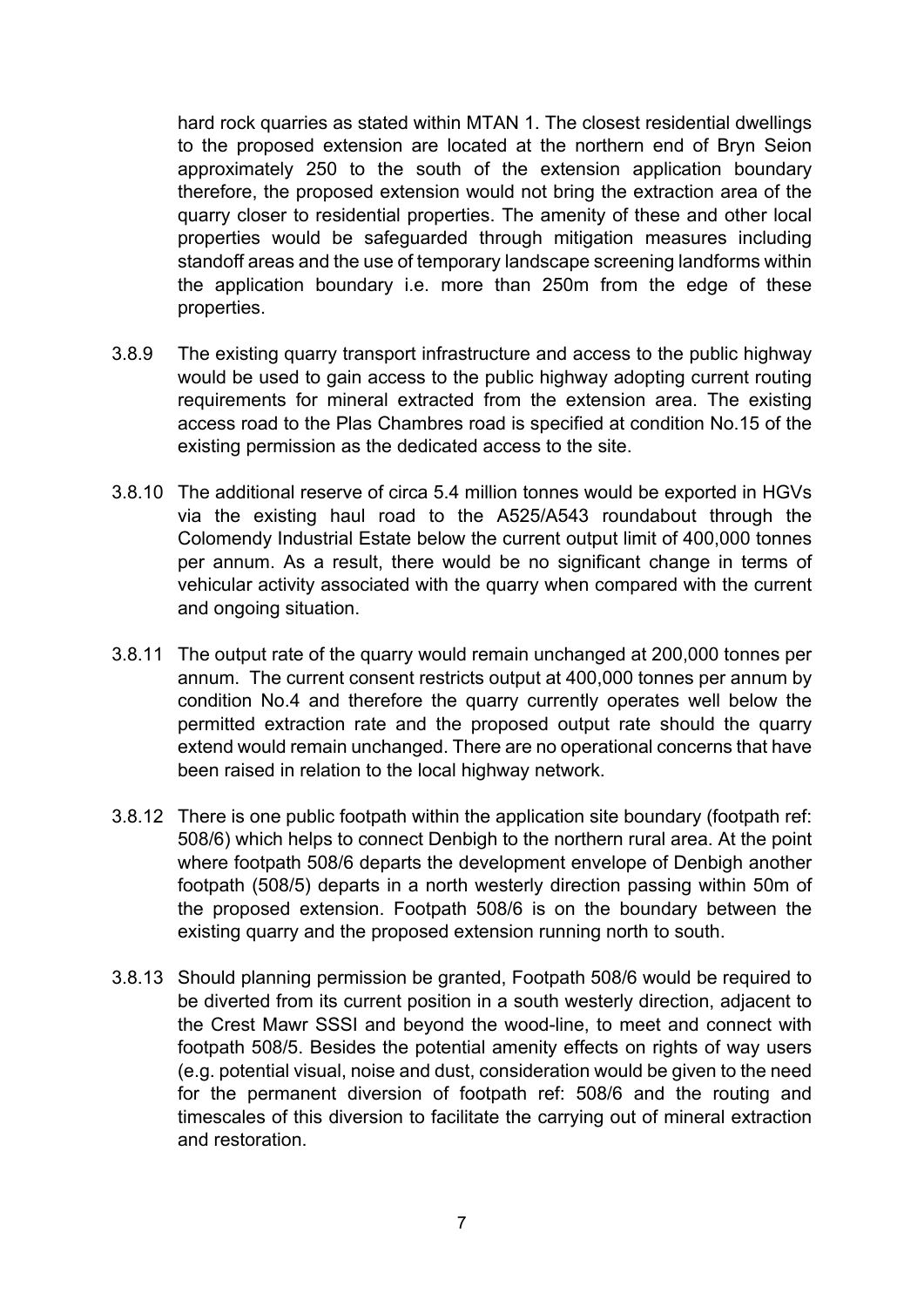- 3.8.14 In relation to agricultural land classification (ALC), the Predictive ALC Map for Wales notes the site to be Grade 2 and Subgrade 3a that would be lost to the proposed extension.
- 3.8.15 In relation to archaeological interests associated with the existing quarry site, archaeological investigations, comprising a field survey and desk based research work were undertaken as part of the planning application resulting in the 1992 planning permission. No items of archaeological interest were found. However, further studies would be done as part of a future planning application/ environmental statement for a lateral extension.
- 3.8.16 In terms of the impact on ecology, nature conservation and habitats, a study would be carried out to identify and evaluate the wildlife value of the extension site that would be part of the environmental statement.
- 3.8.17 In relation to visual impact, this would be assessed at the planning application stage and a landscape and visual impact assessment would accompany the environmental statement.
- 3.9 Wrexham County Borough Council are not required to identify any crushed rock sites as the RTS 2 recognises the constraints imposed by the Bryniau Clwyd AONB, therefore, the level of crushed rock provision has been set to zero within the RTS 2. Small areas of crushed rock resources do existing, however, just outside the AONB in the southern-western part of those areas, If any such opportunities arise, these would contribute to the Sub-Regional Apportionment.
- 3.10 Should planning permission be granted for Denbigh Quarry, it is proposed that the potential reserves yielding 5.4 million tonnes would be used to offset Flintshire's apportionment requirements. Combining the 5.4 million tonnes with the two crushed rock allocations of 24 million tonnes, this would amount to 29.4 million tonnes of provision, thus presenting a shortfall of 6.5 million tonnes of crushed rock to be sought via windfall sites over the Plan period.
- 3.11 The provision of allocations for 24 million tonnes of crushed rock proposed at the start of the plan process, provides a considerable amount of certainty that these sites would be delivered and progressed to a planning application in the future. Indeed we are certain that a planning application for the extension at Hendre will be submitted prior to the examination of the Flintshire LDP. This approach provides far more certainty for deliverability in the future compared to the plan that shows a preferred area which may not be deemed viable by the minerals industry for future extraction. Furthermore, it is understood that the LDP is only required to demonstrate a 10 year supply of crushed rock at any one time during the plan period which the proposed allocations/extension in Denbigh Quarry would demonstrate. Additional provision will be identified at subsequent reviews of the LDP.